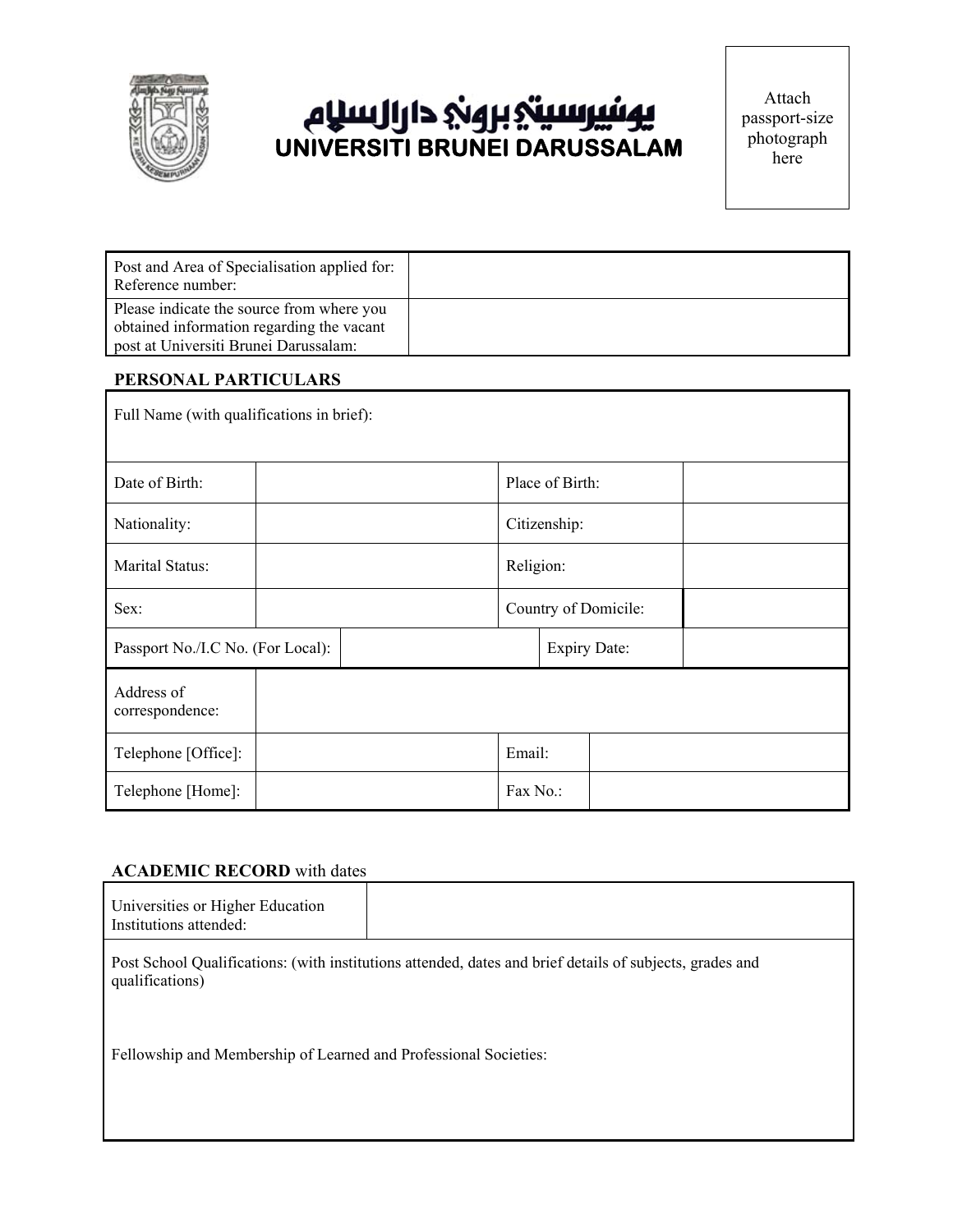# **PREVIOUS APPOINTMENTS** [in chronological order with dates]

Names and Dates of Previous Higher Education Institutions with brief details of posts and responsibilities. (E.g. Postdoc or teaching)

| Positions held | Name of<br>Institution/Organisation | Date (From $-$ To) | Nature of Employment |
|----------------|-------------------------------------|--------------------|----------------------|
|                |                                     |                    |                      |
|                |                                     |                    |                      |
|                |                                     |                    |                      |
|                |                                     |                    |                      |

## **RESEARCH AND PUBLICATIONS**

Indicate Present Research and Areas of Interest. Please attach list of Publications (Books and Monograph, International Journals, Other Scholarly Publications) and patents in chronological order.

|                | No. of citations | H-Index | <b>SCOPUS</b> | No. of citations | H-Index |
|----------------|------------------|---------|---------------|------------------|---------|
| Google Scholar |                  |         |               |                  |         |
| Date (as of)   |                  |         | Date (as of)  |                  |         |

## **RESEARCH DETAILS**

| Title of research to be undertaken  |                                                                                                                    |
|-------------------------------------|--------------------------------------------------------------------------------------------------------------------|
|                                     |                                                                                                                    |
| it can benefit the host university) | Research proposal: (Please provide a detailed research plan (not more than 2 pages) on your research plans and how |
|                                     |                                                                                                                    |
|                                     |                                                                                                                    |
|                                     |                                                                                                                    |
|                                     |                                                                                                                    |
|                                     |                                                                                                                    |
|                                     |                                                                                                                    |
|                                     |                                                                                                                    |
|                                     |                                                                                                                    |